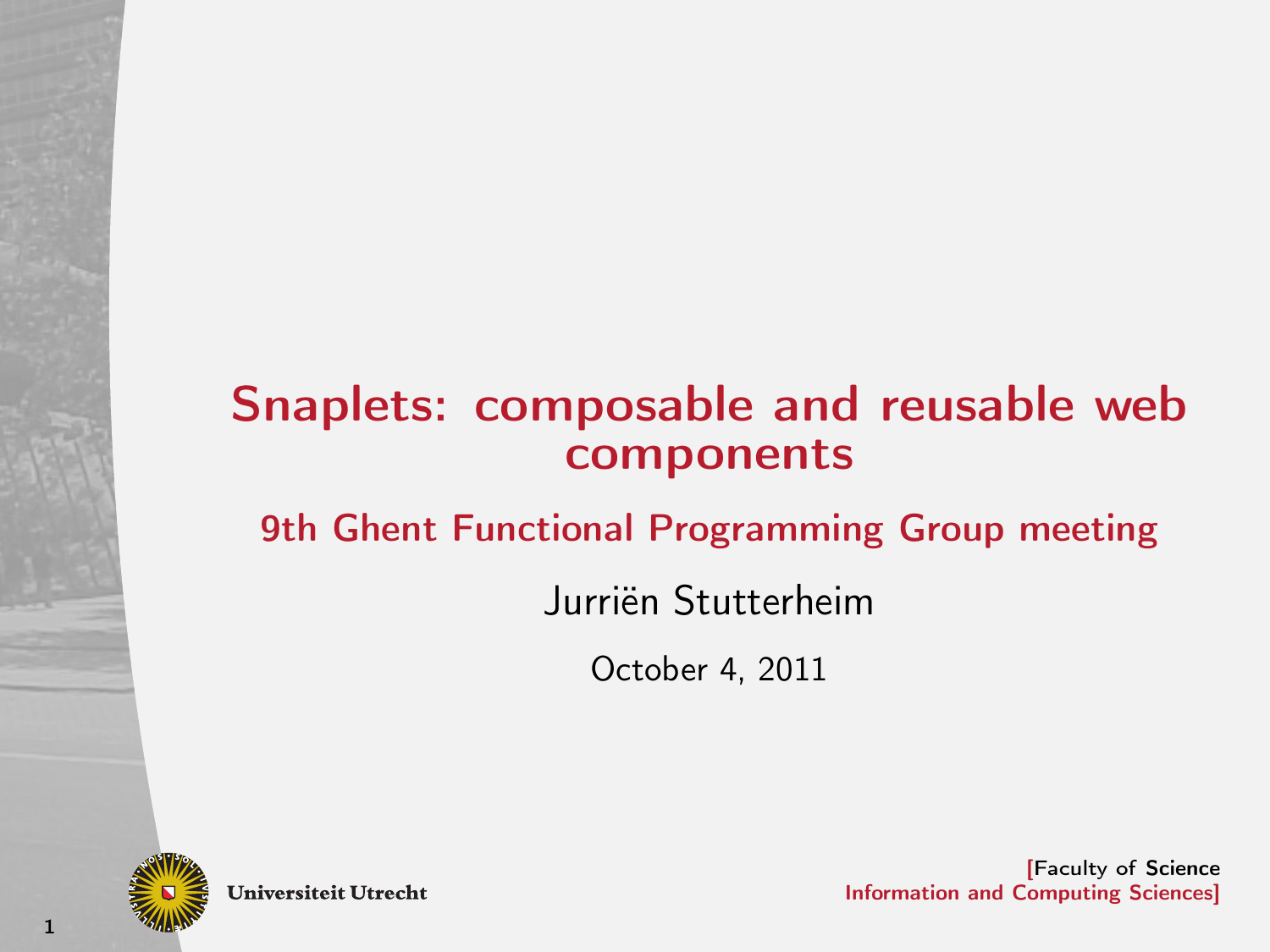# Mainstream web development

### ▶ Dynamically typed languages (PHP, Ruby, Python)

- $\blacktriangleright$  Very low entry barrier
- $\blacktriangleright$  Many free/open source frameworks available
- Statically typed languages (Java,  $C#$ )
	- $\blacktriangleright$  Mostly used by companies



**Universiteit Utrecht**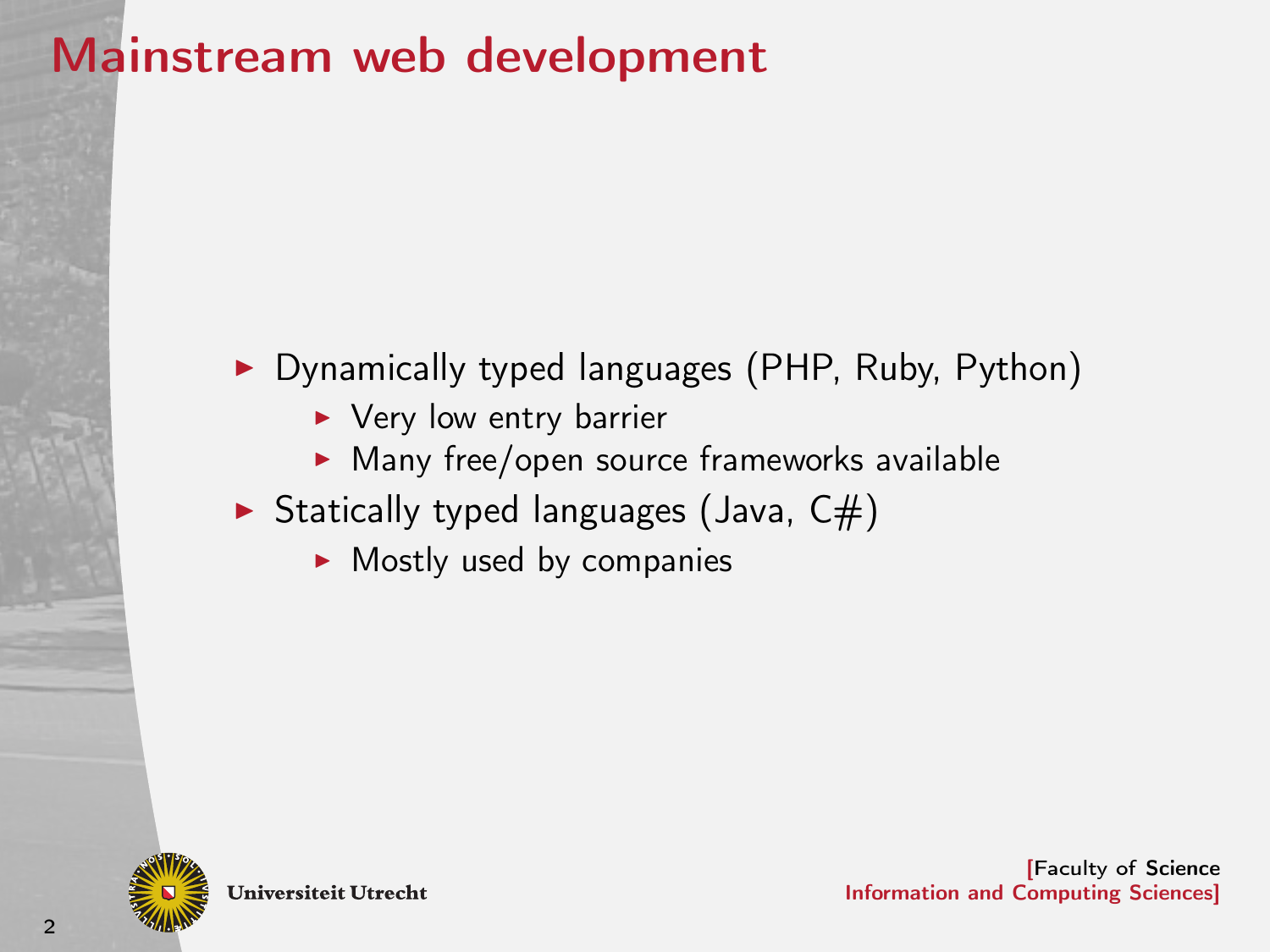# What about Haskell?

 $\triangleright$  Not used for web apps a lot (yet!)

- $\triangleright$  Steep learning curve compared to PHP et al.
- $\blacktriangleright$  Few frameworks available (but a lot of very specialised packages)
- Frameworks are not as feature-rich as their PHP (et al.) counterparts (yet!)
- $\blacktriangleright$  Makes a great web language
	- $\blacktriangleright$  Type-safe
	- $\blacktriangleright$  Fast
	- $\triangleright$  Web-model fits Haskell nicely
		- $\blacktriangleright$  Parse text, manipulate data, pretty-print
		- $\triangleright$  As opposed to being confined in IO by (possibly many) application windows



**Universiteit Utrecht**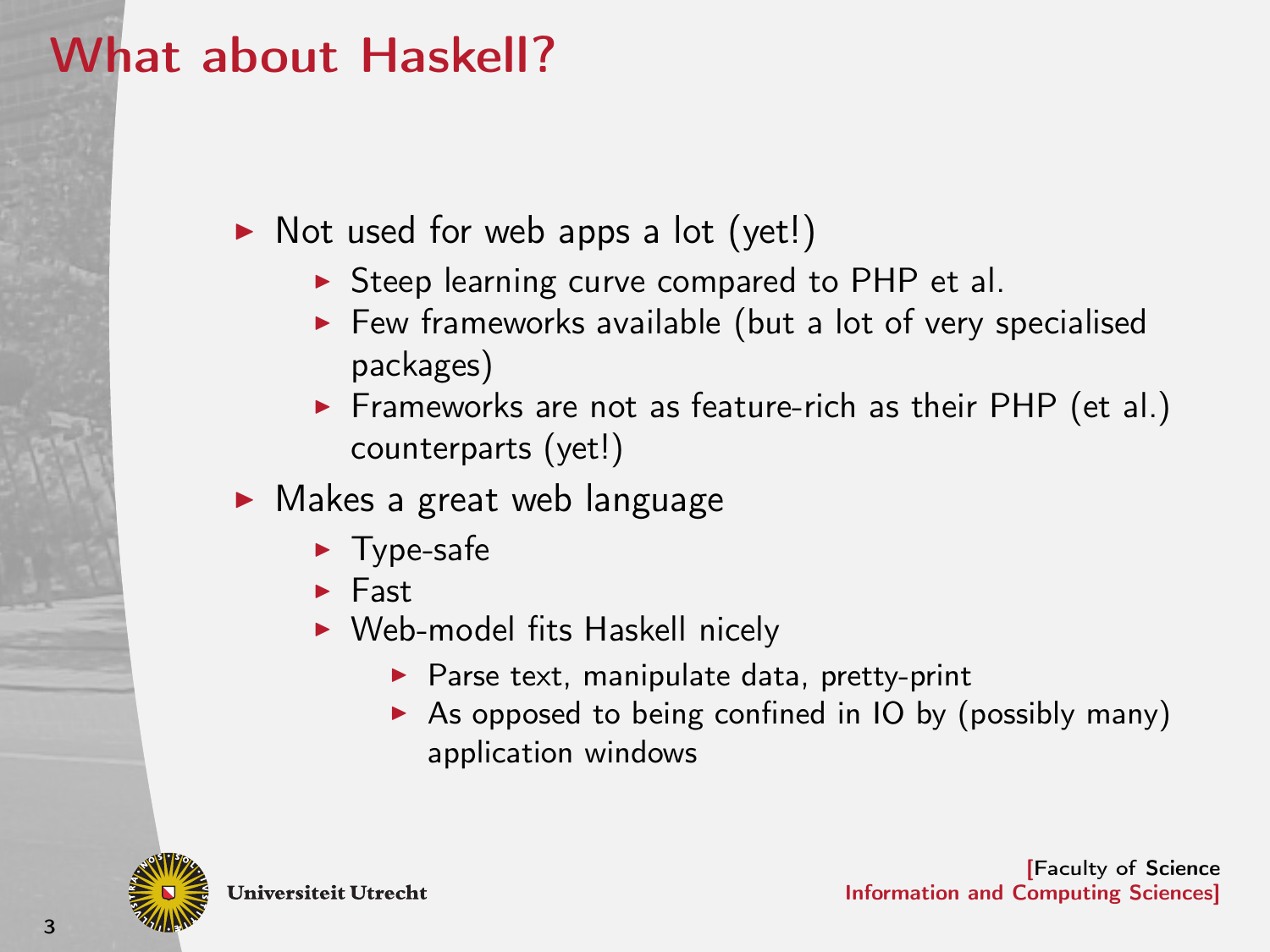# Haskell web frameworks

Major Haskell web frameworks:

- $\blacktriangleright$  Snap Framework
- $\blacktriangleright$  Yesod
- $\blacktriangleright$  Happstack



**Universiteit Utrecht**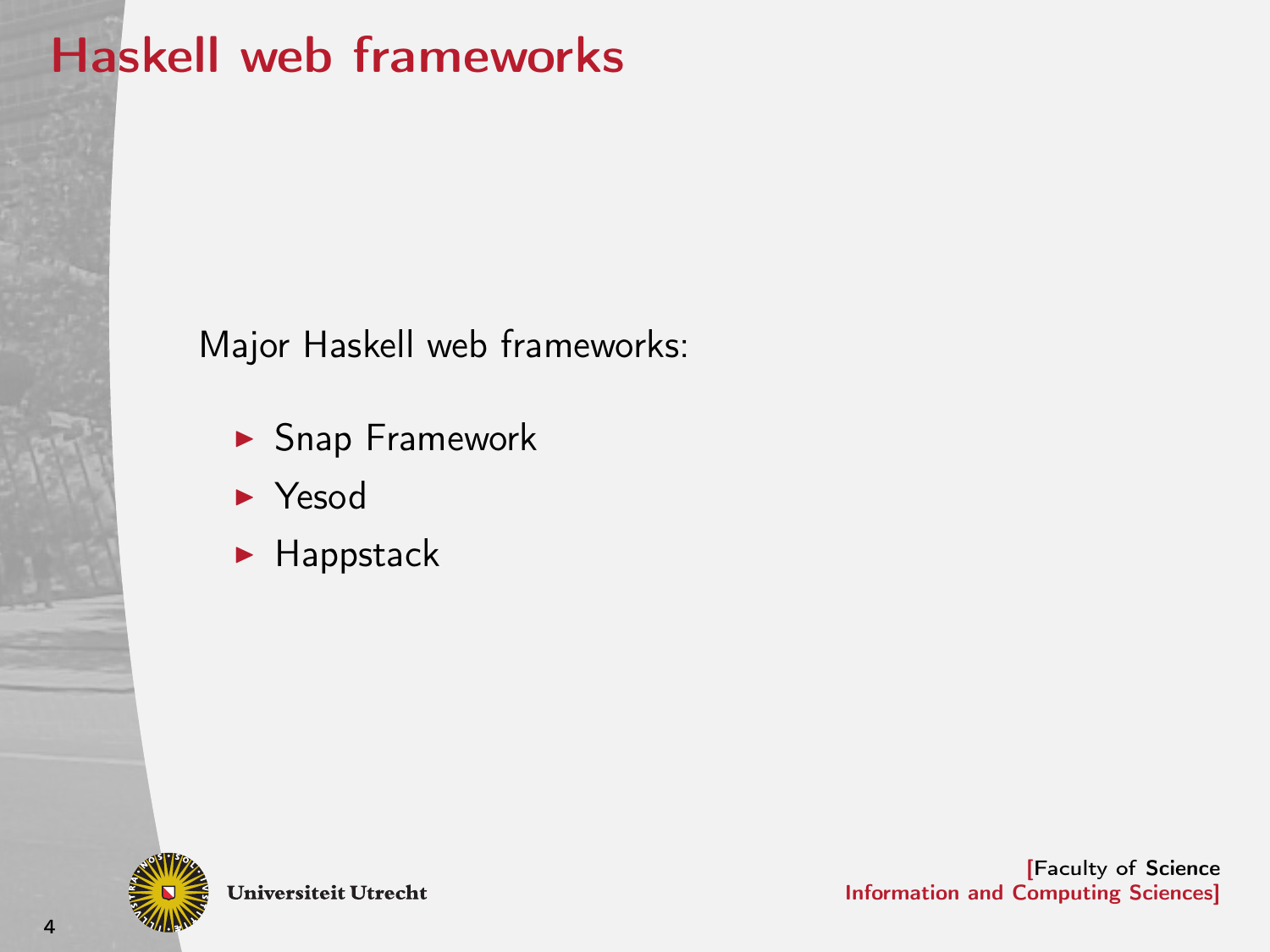# Snap Framework





Universiteit Utrecht

[Faculty of Science Information and Computing Sciences]

5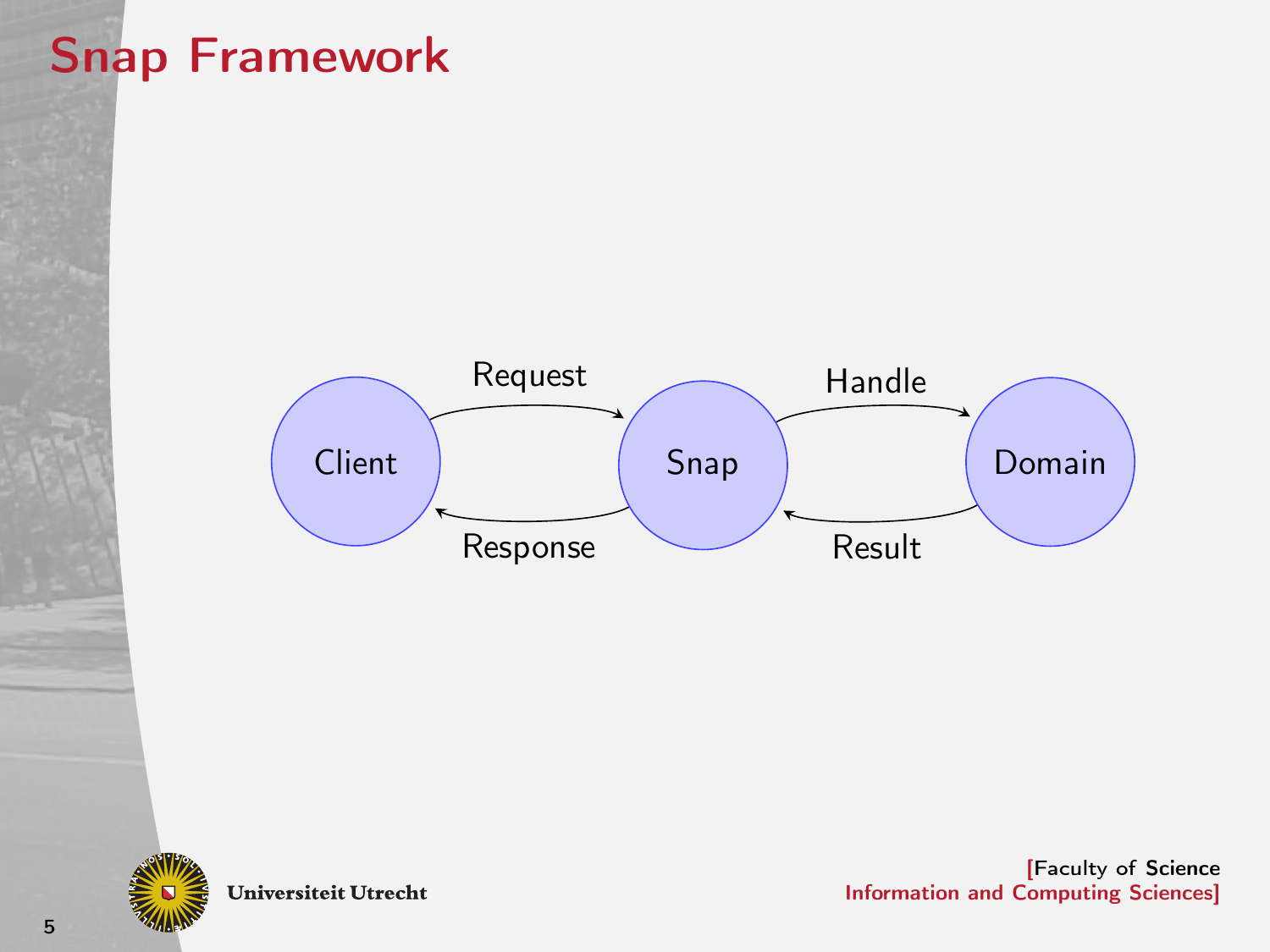# Today: snaplets

- $\triangleright$  The upcoming Snap 0.6 release introduces snaplets
- $\blacktriangleright$  Improve reusability by creating composable components
- $\triangleright$  Today we will see two kinds of snaplet:
	- $\blacktriangleright$  Guestbook application snaplet
	- $\blacktriangleright$  Reusable HDBC snaplet



**Universiteit Utrecht**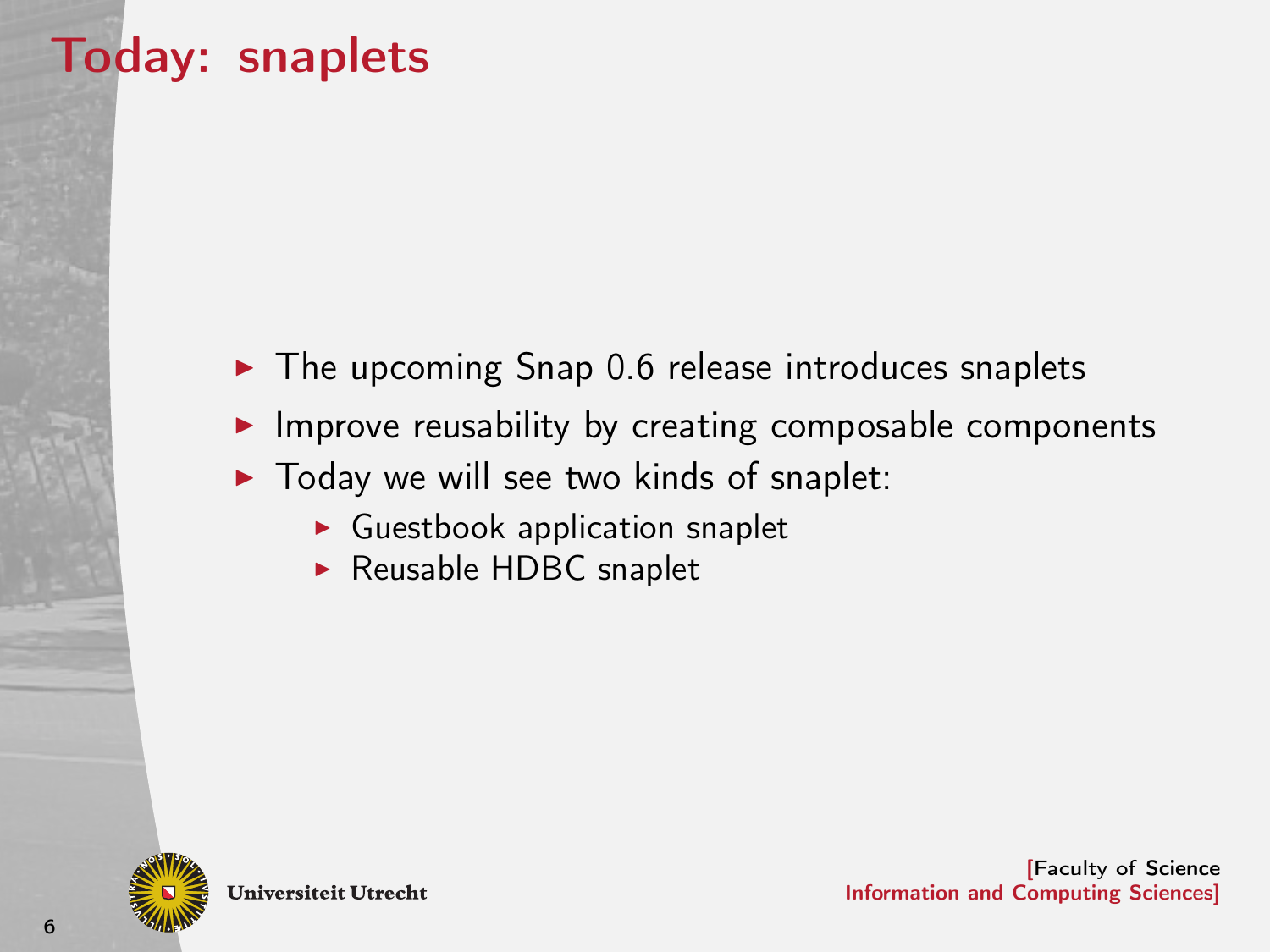# What are snaplets?

- $\triangleright$  An application is a snaplet, snaplets can be applications
- $\triangleright$  Can also be a reusable component
	- $\blacktriangleright$  Sessions, database connections, athentication, etc.
- $\blacktriangleright$  Self-contained
	- $\blacktriangleright$  Can have handlers to handle requests
	- $\triangleright$  Can have local templates/CSS/JS, routes, state, etc.
- $\triangleright$  Can be nested in other snaplets (and hence applications)



**Universiteit Utrecht**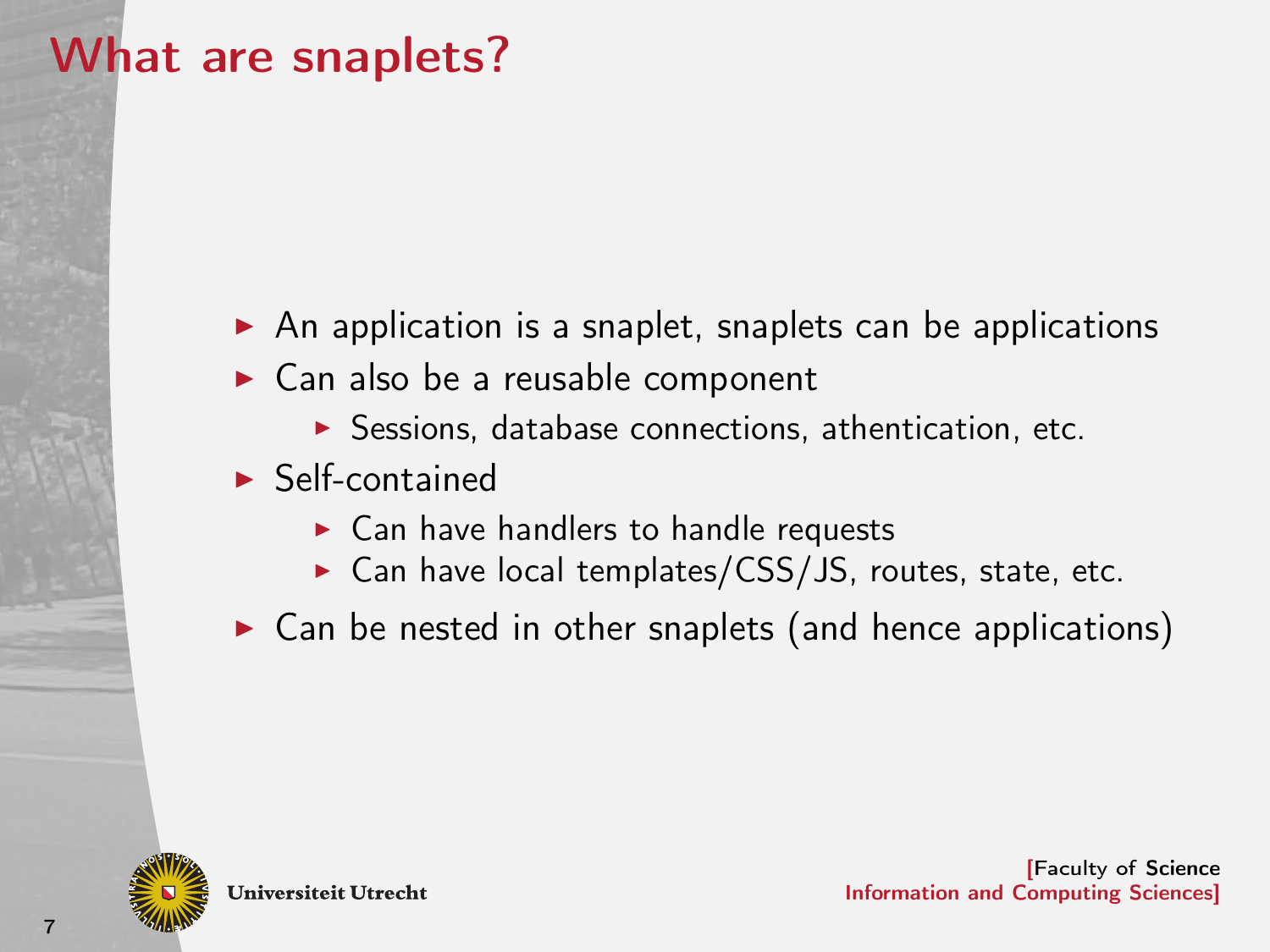# Example snaplet configuration





**Universiteit Utrecht**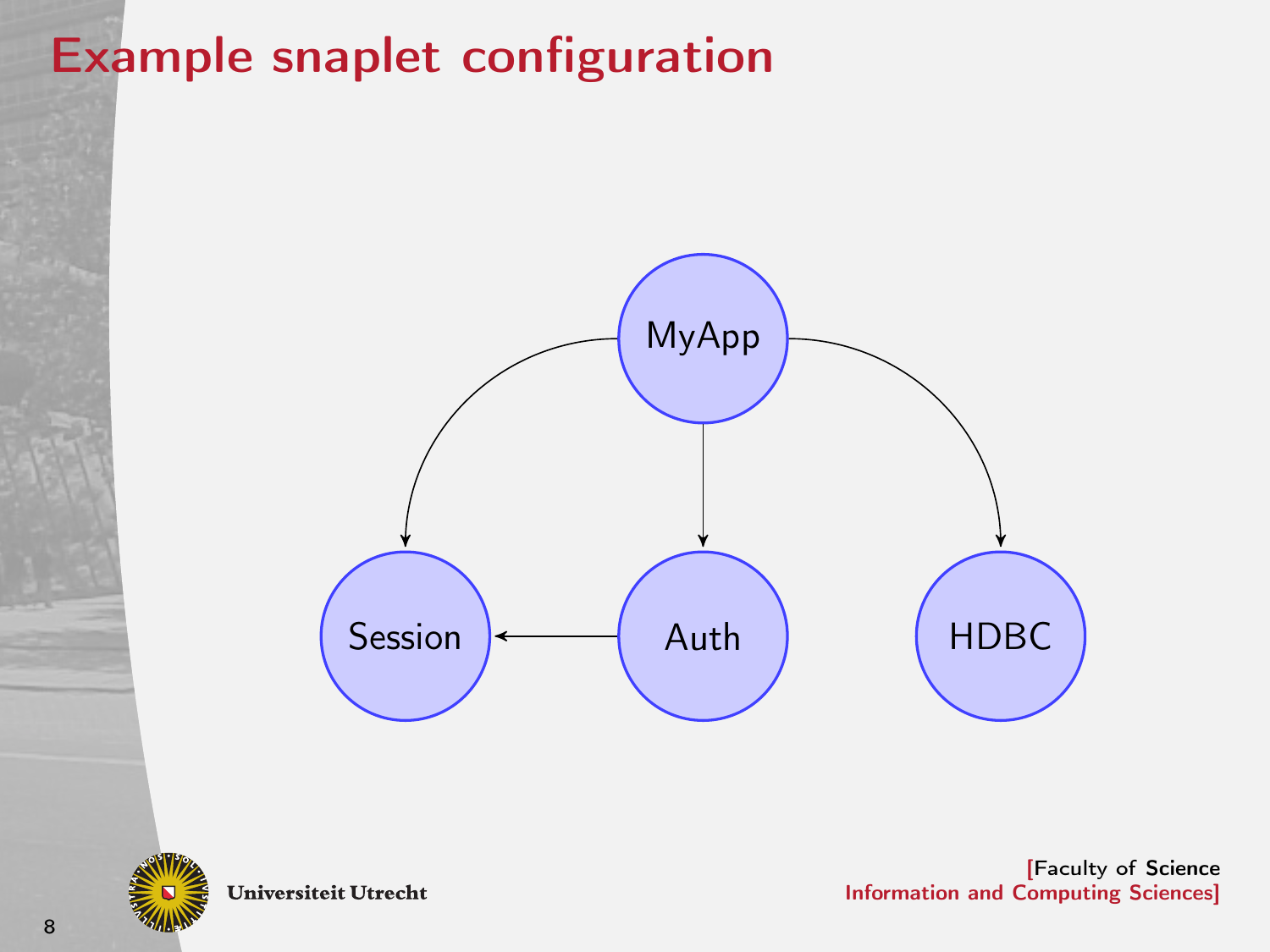# Top-level snaplet initialization

. . .

guestbook :: SnapletInit App App  $questbook = makeSample$  "guestbook" "An example guestbook application." Nothing \$ do

- $\blacktriangleright$  Initializer is the snaplet's entry point
- $\triangleright$  Configure snaplet name and paths
- $\blacktriangleright$  Setup routes, sub-snaplets, etc.
- $\triangleright$  Start/finalise snaplet-wide sessions, connections, etc.



**Universiteit Utrecht**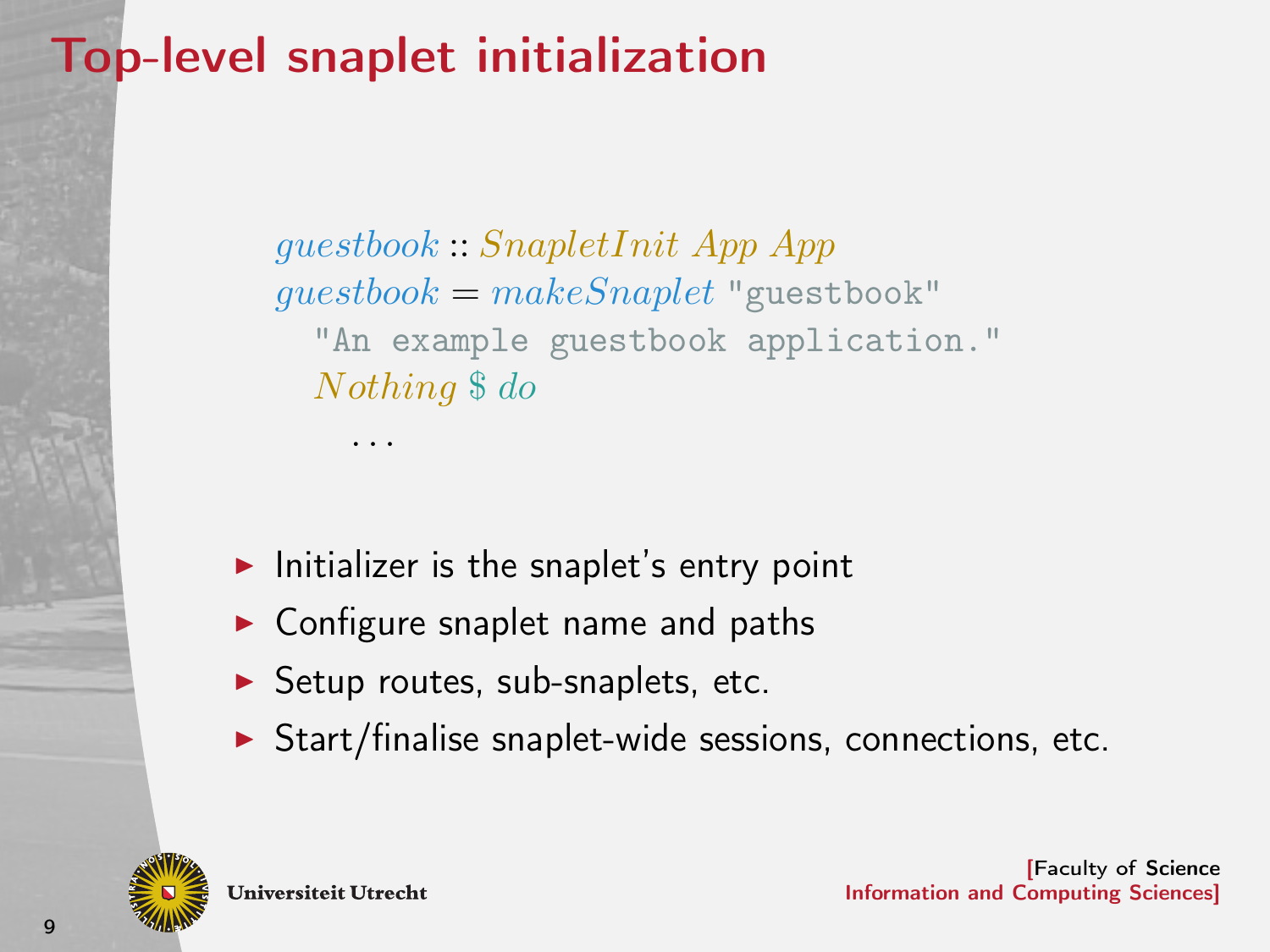# SnapletInit type

guestbook :: SnapletInit App App newtype  $SnapletInit b v = ...$ 

- $\triangleright$  b is the state type of the top-most snaplet (usually left variable in reusable snaplets).
- $\triangleright$  b can also be the current snaplet state type, if it is the top-most snaplet (i.e. your application)
- $\triangleright$  v is the state type of the current snaplet.



**Universiteit Utrecht**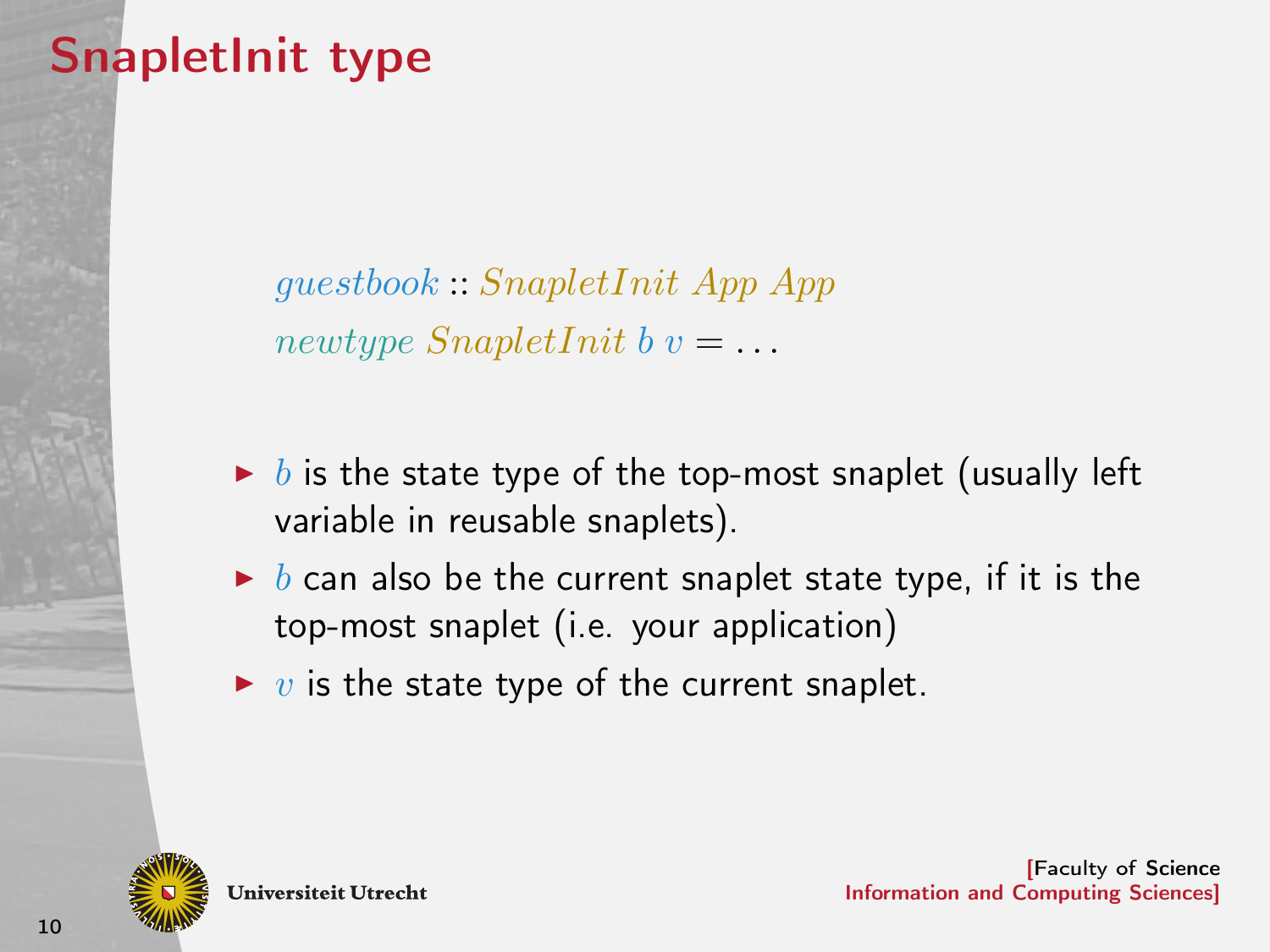# SnapletInit type (contd.)

{-# LANGUAGE GeneralizedNewtypeDeriving #-} newtype  $SnapletInit b v =$ SnapletInit (Initializer b v (Snaplet v)) newtype Initializer b v  $a = \ldots$  $deriving (MonadIO, ...)$ 



**Universiteit Utrecht**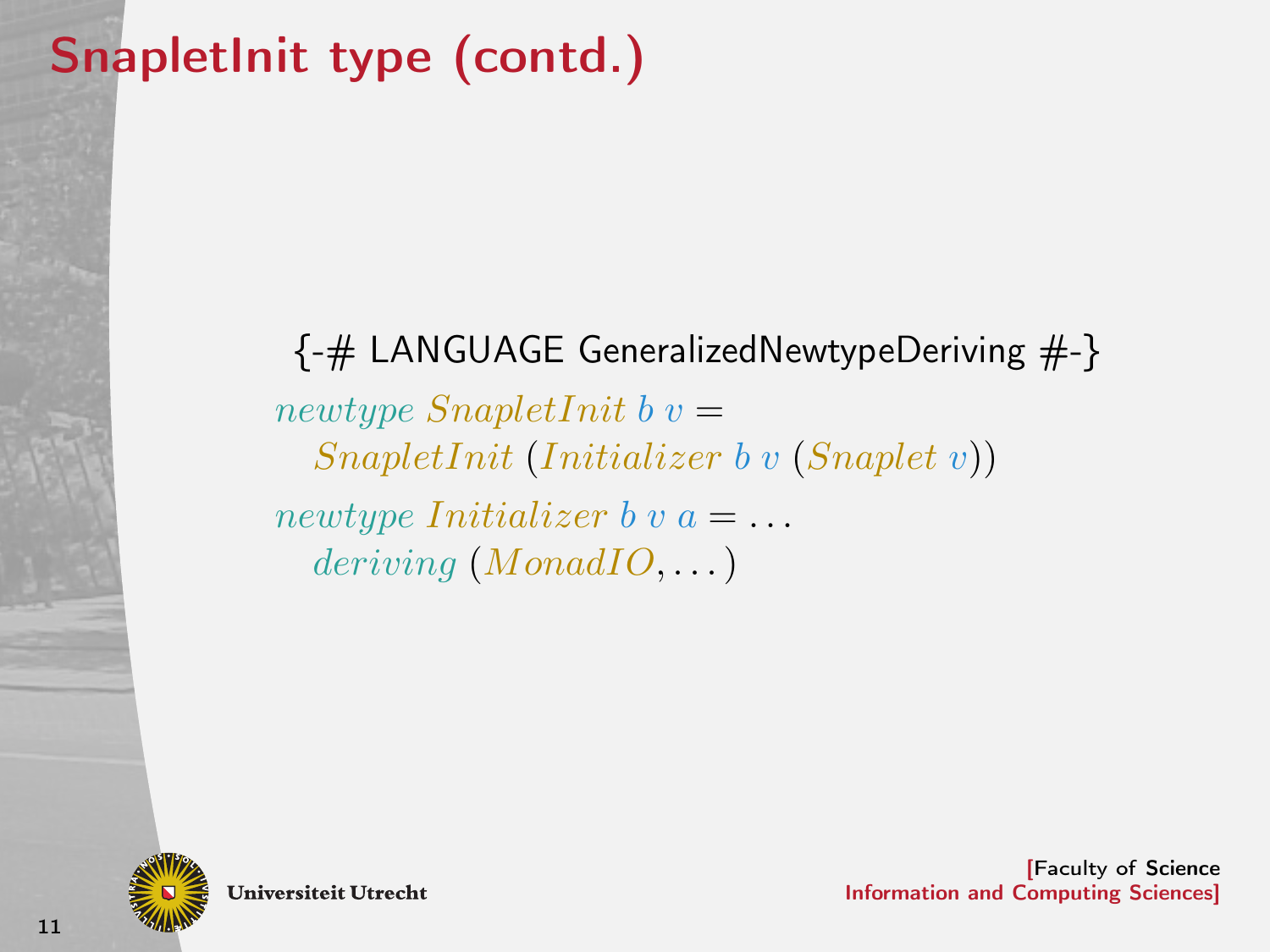# Application state

State type for our example top-level application snaplet:

 $data$   $App = App$ {\_dbConn :: Snaplet (HdbcSnaplet Connection) , \_session :: Snaplet SessionM anager ,  $\alpha$ uth  $\therefore$  Snaplet (AuthManager App) , . . . } makeLens " App

Lenses (an abstraction of accessor and mutator functions) are generated, which have the same name as the records, minus the underscore. They are used to get access to subsnaplet functions.



**Universiteit Utrecht**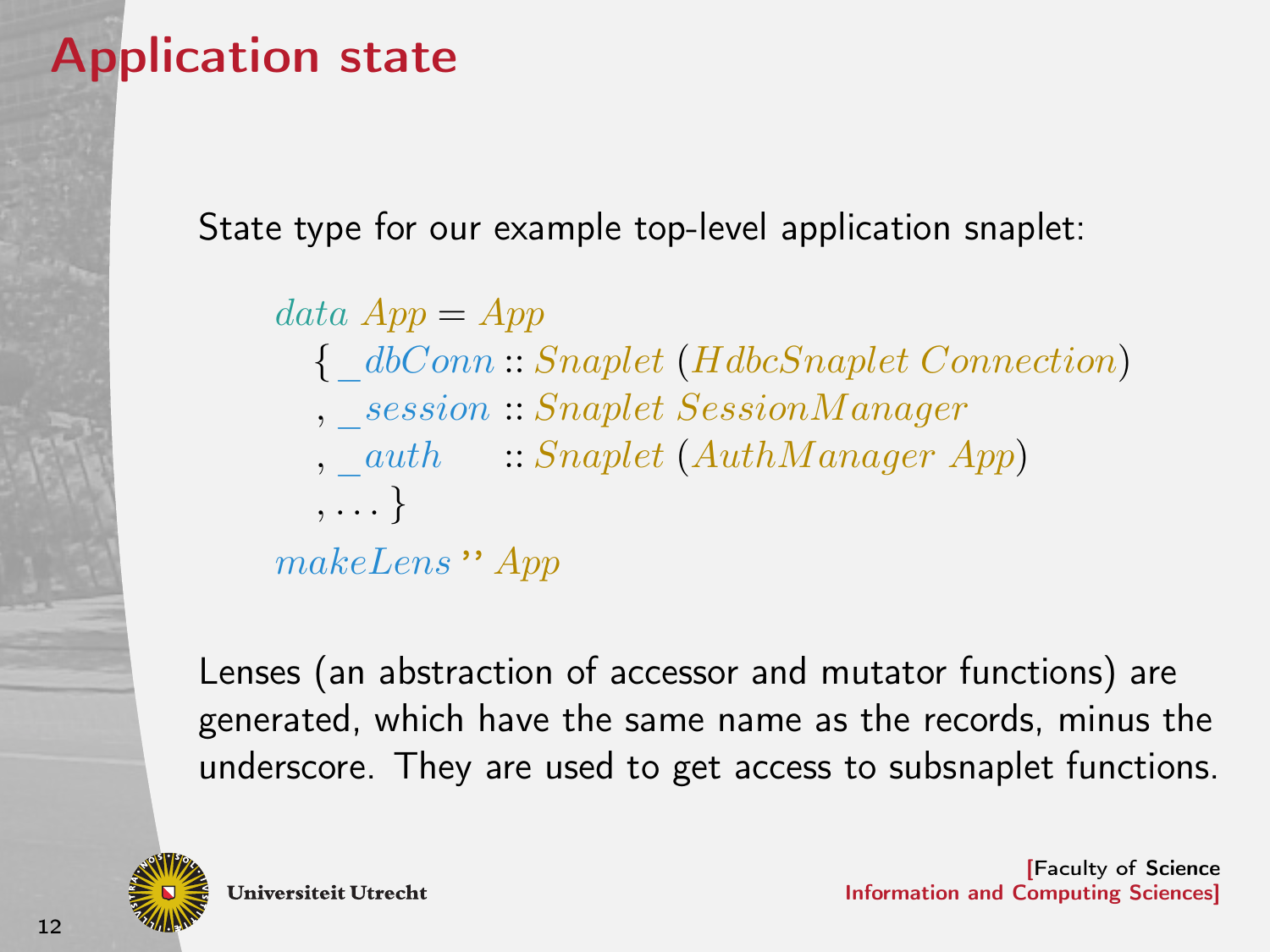# Using lenses

session :: Lens App (Snaplet SessionM anager)

A lens can be seen as a pair of two functions:

 $(App \rightarrow Snaplet SessionManager$  $, Samplet \, SessionManager \rightarrow App \rightarrow App$ 

With this we can use the  $setInSession$  function from the  $SessionManager$  snaplet using with:

with session \$ setInSession "login-failed" "1"



**Universiteit Utrecht**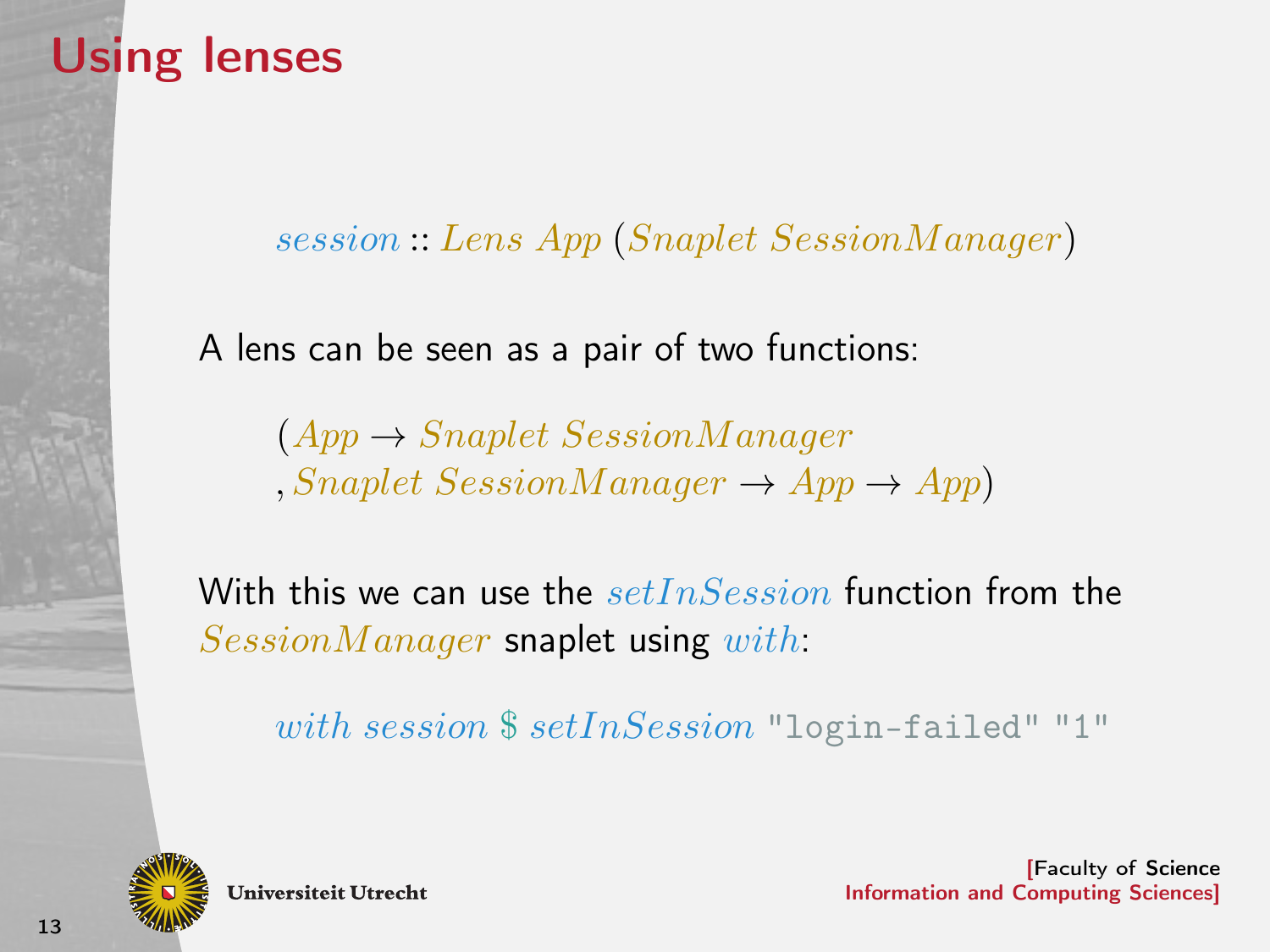# Configuring our snaplet: routing

Things like routing, connections etc. are set up in the initializer. A snaplet is responsible for routing requests to the appropriate handler

guestbook :: SnapletInit App App  $questbook = ... do$  $addRouters$   $($ "/",  $ifTop\ indexH andler)$  $, ("/delete/ : id", deleteHandler)$ , . . . ]



**Universiteit Utrecht** 

. . .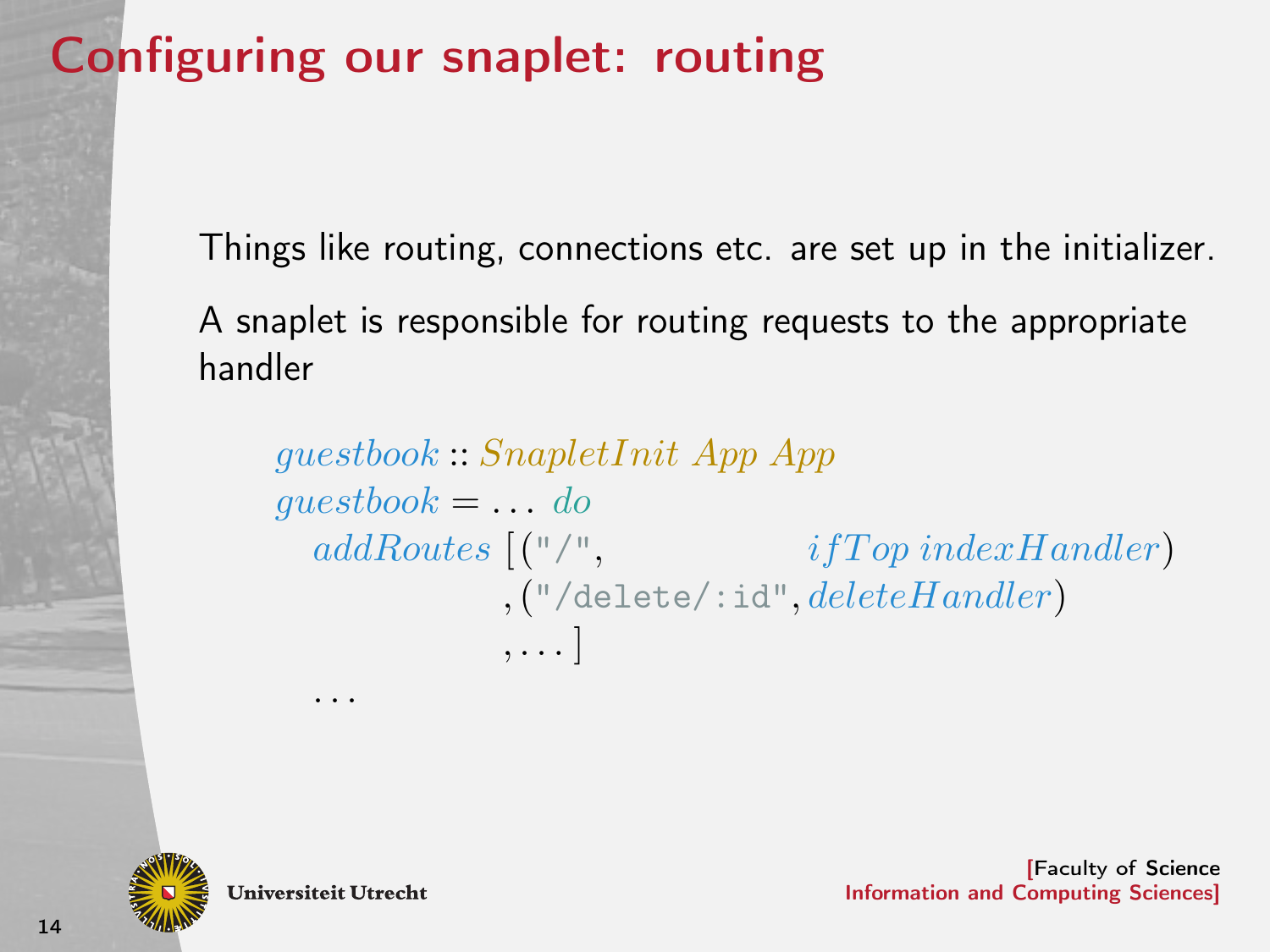# (App)Handler

indexHandler :: AppHandler () type  $AppHandler a = Handler App$  App a newtype Handler b v  $a = \ldots$  $deriving (MonadIO, MonadSnap, ...)$ 

 $\triangleright$  b and v serve the same purpose as in  $SnapletInit$ 

 $\triangleright$  a is the handler return type (which is often ())



**Universiteit Utrecht**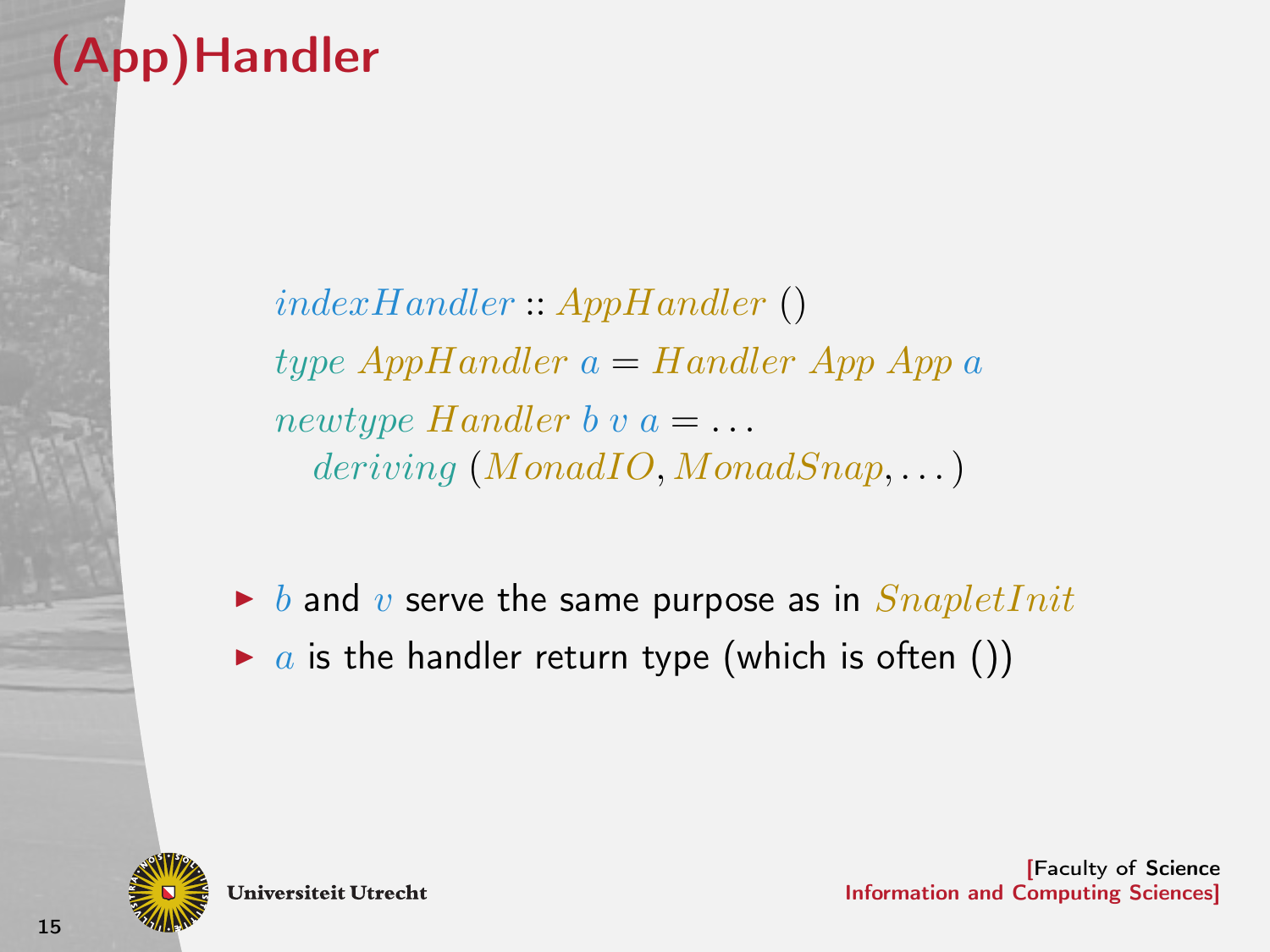## Example index handler

Guestbook messages are retrieved with  $getMessages$ , which uses the HDBC snaplet.

indexHandler :: AppHandler ()  $indexHandler = do$  $msqs \leftarrow getMessages$ blaze \$ renderIndex msqs  $getMessage: HasHdbc \ m \ c \Rightarrow m \ [Message]$  $renderIndex::[Message] \rightarrow Html$  $black:: \textit{MonadSnap } m \Rightarrow H \textit{trn1} \rightarrow m$  ()

 $MonadSnap$  can be used to access the request and response



**Universiteit Utrecht**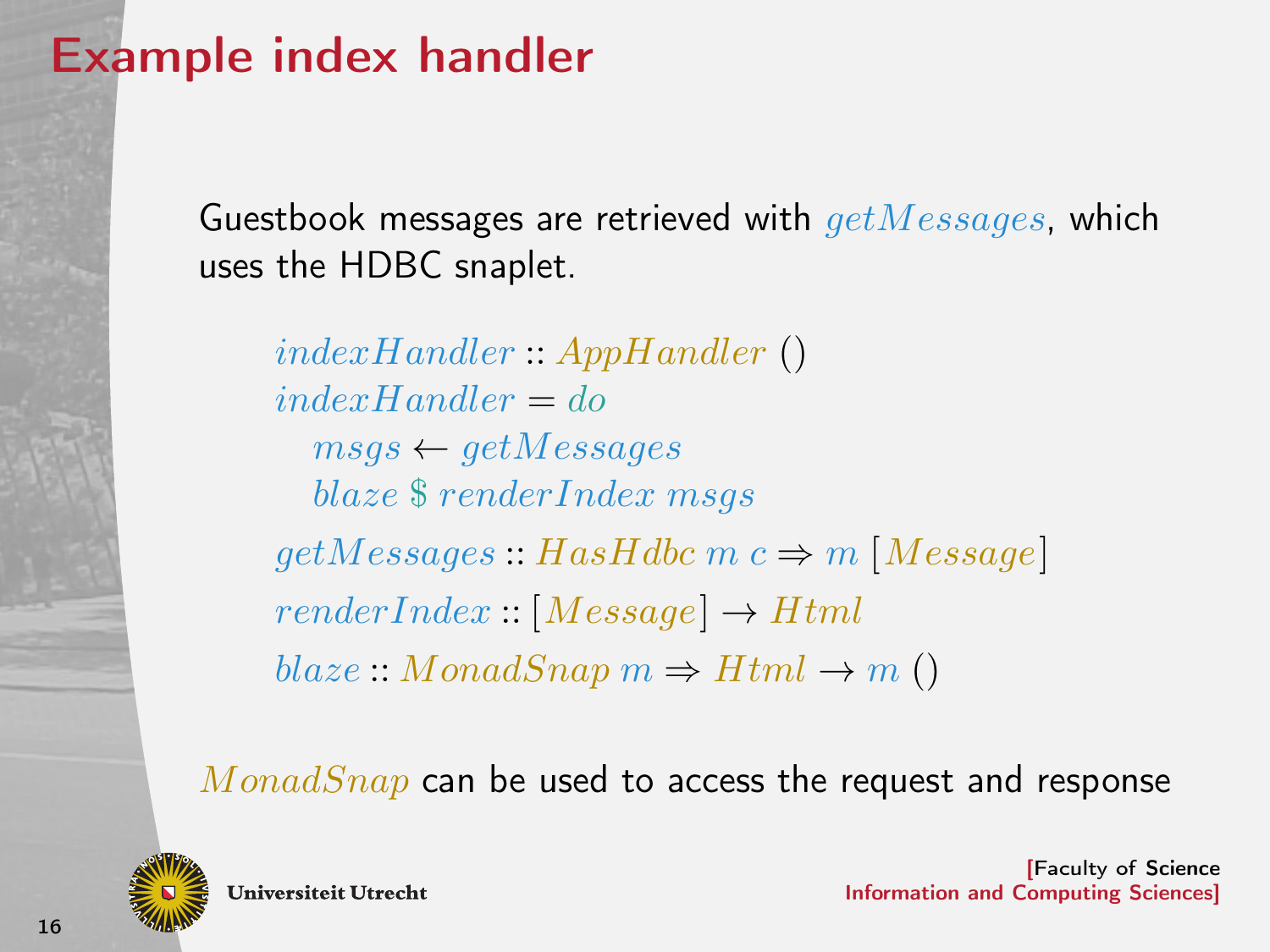# Reading the messages

#### $getMessage: HasHdbc \, m \, c \Rightarrow m \, [Message]$

The HDBC snaplet defines  $Hashdbc$ 

class (IConnection c, MonadIO m)  $\Rightarrow$  $HasHdbc$  m c | m  $\rightarrow$  c where  $getHdbc::m.c$ 



**Universiteit Utrecht**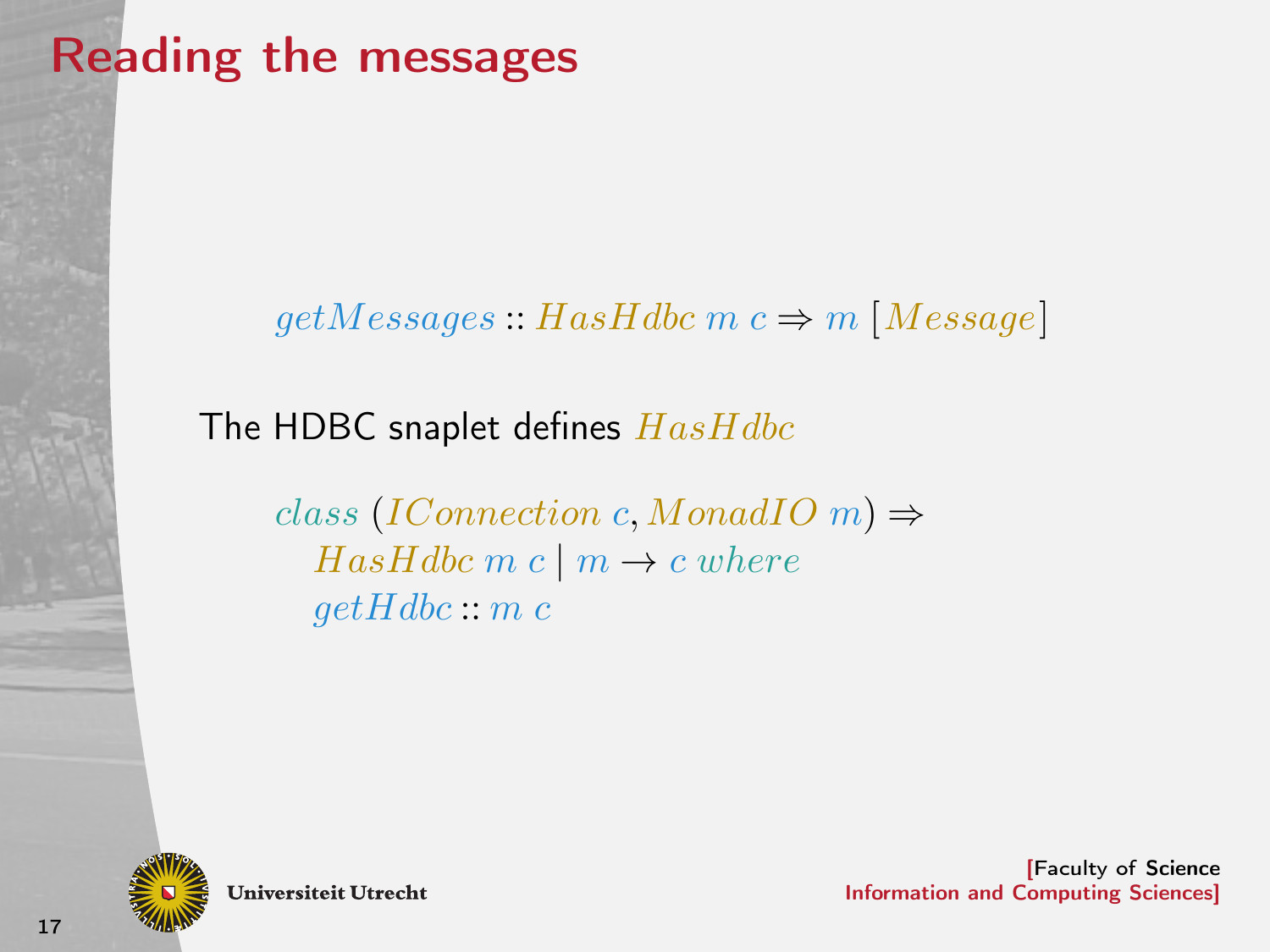# HDBC snaplet state

The HDBC snaplet also has a state. We use it to store an HDBC connection:

data  $H$ dbcSnaplet = IConnection  $c \Rightarrow H$ dbcSnaplet {  $hdbcConn :: c$ }

which we can obtain from our application using the  $Hashdbc$ typeclass and the  $dbConn$  lens

instance HasHdbc AppHandler Connection where -- getHdbc :: AppHandler Connection  $getHdbc = with dbConn \$  gets hdbcConn

Note: this is exactly the type of our handlers!



**Universiteit Utrecht**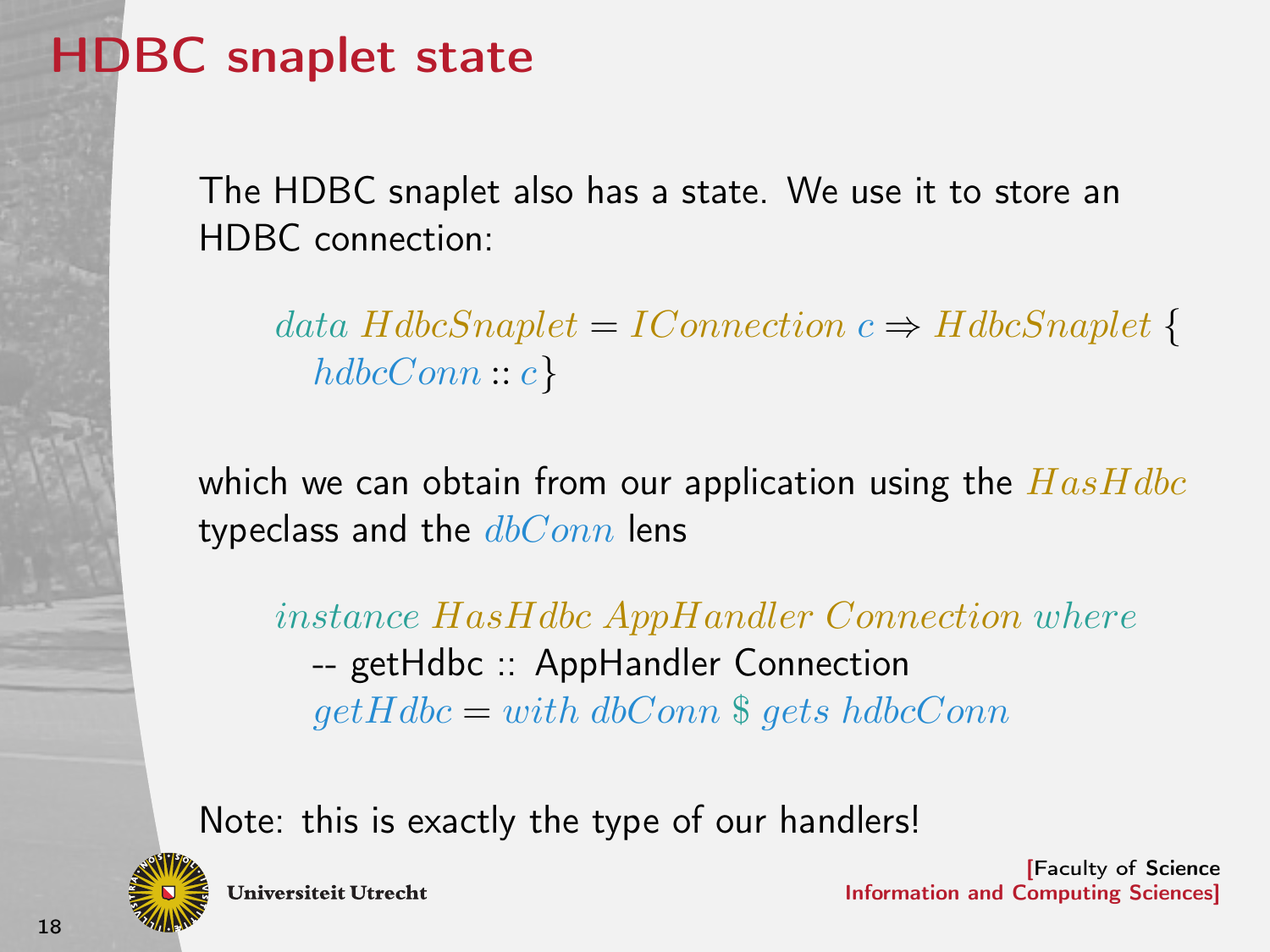# Initializing the HDBC snaplet

Reusable snaplet initialization is almost the same as application snaplet initialization

hdbcInit  $\cdot$  IConnection  $c \Rightarrow c$  $\rightarrow$  SnapletInit b (HdbcSnaplet c)  $hdbcInit conn = makeSnaplet "hdbc"$ "HDBC abstraction"  $Nothing \$ do$ onUnload \$ HDBC.disconnect conn return \$ HdbcSnaplet conn



**Universiteit Utrecht**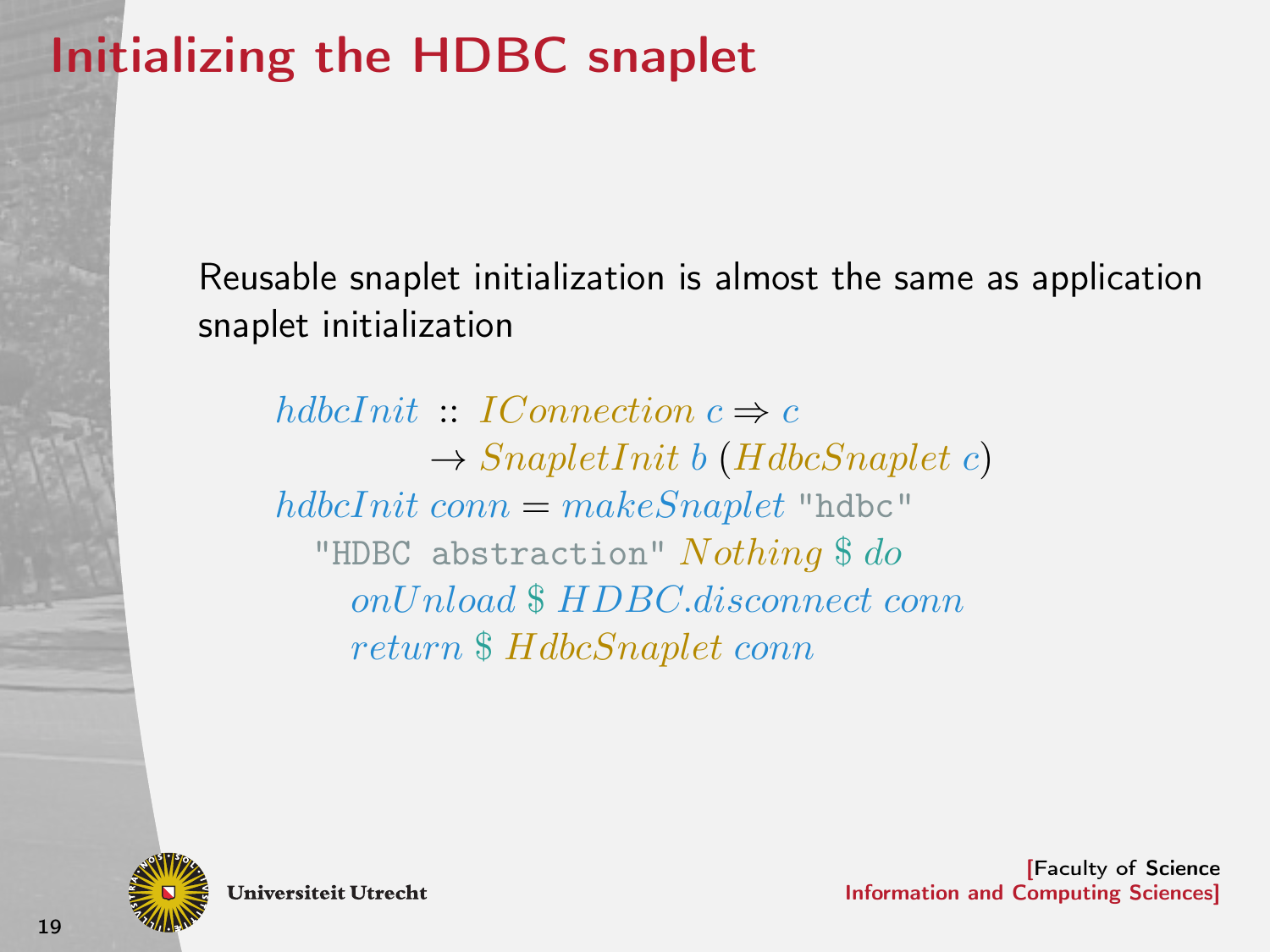# Wrap HDBC functions

We can now wrap HDBC functions to eliminate the need for passing the connection explicitly

with Hdbc :: Has Hdbc m  $c \Rightarrow (c \rightarrow IOa) \rightarrow m a$ with Hdbc  $f = do$  $conn \leftarrow getHdbc$  $liftIO$  \$  $f$  conn  $getTables :: HasHdbc \ m \ c \Rightarrow m \ [String]$  $qetTables = withHdbc HDBC.getTables$ 

Original  $qet Tables$  type:

 $getTables::IConnection c \Rightarrow c \rightarrow IO|String|$ 



**Universiteit Utrecht**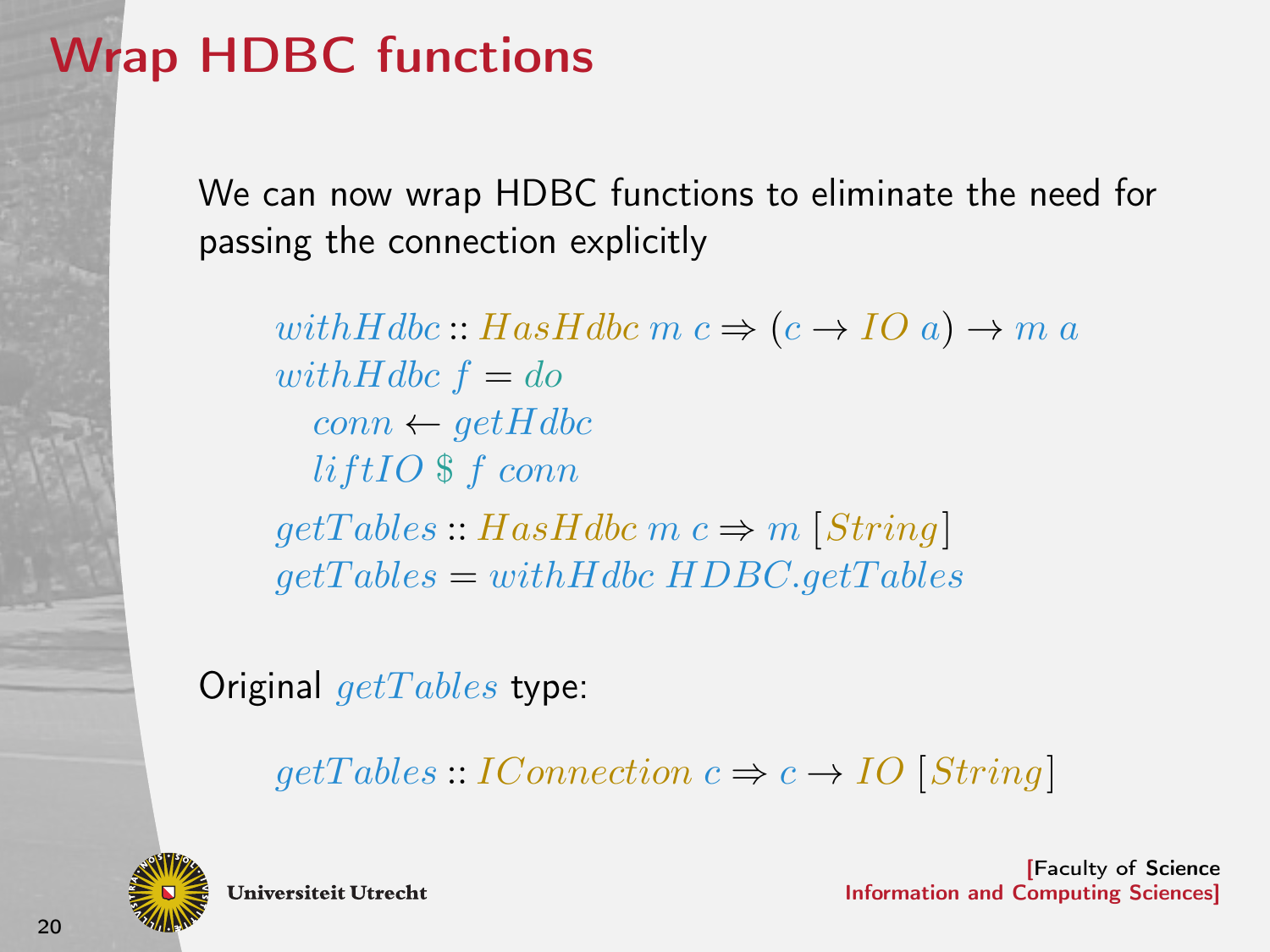## Snaplet convenience function

### The HDBC snaplet offers some convenience functions

query :: HasHdbc m  $c \Rightarrow String \rightarrow [SqValue]$  $\rightarrow m$  Integer query sql bind = withTransaction  $\lambda$ conn  $\rightarrow$  do  $stmt \leftarrow HDBC-prepare conn \, sal$ lif tIO \$ HDBC.execute stmt bind



**Universiteit Utrecht**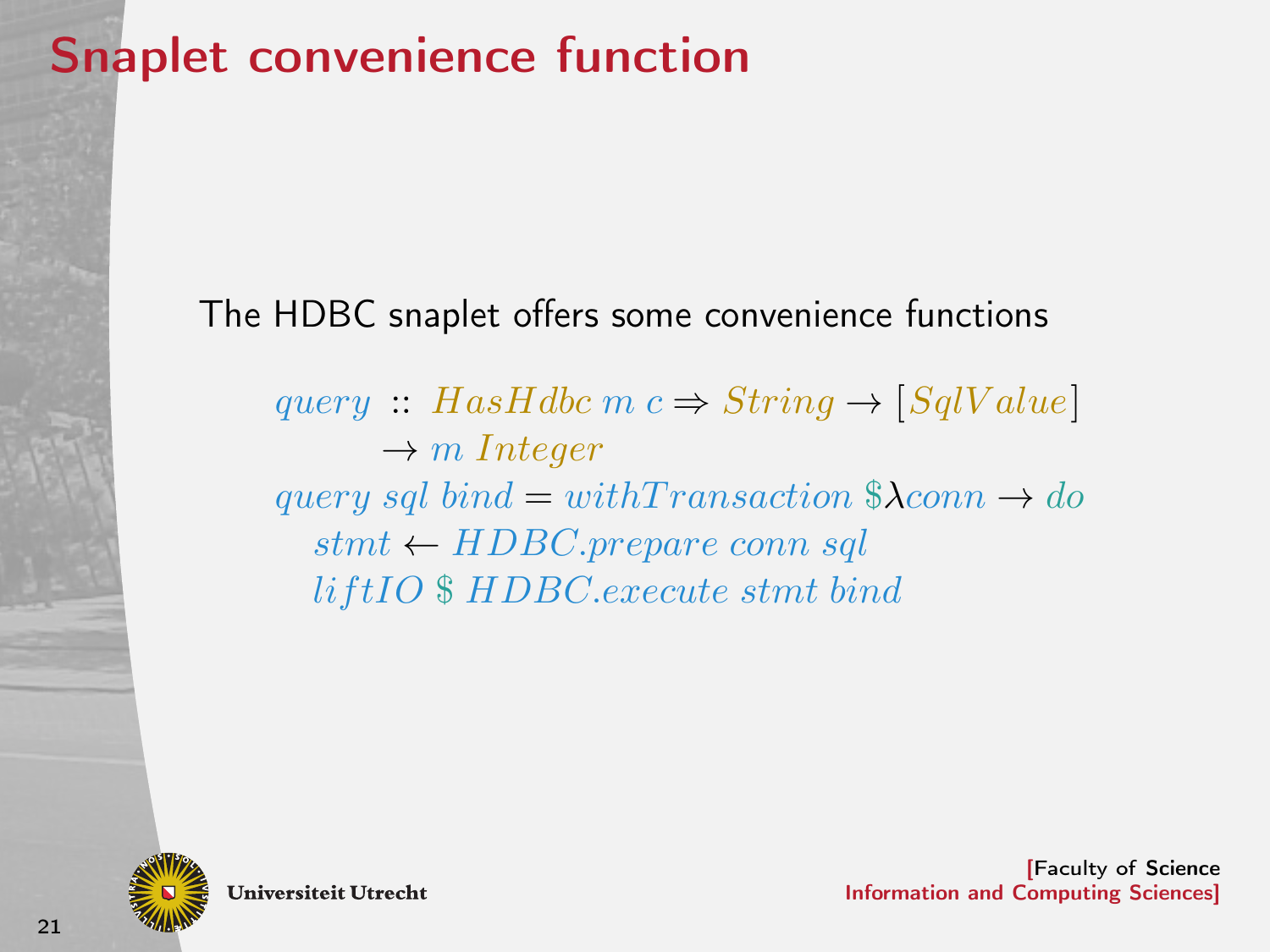# Initializing the HDBC snaplet

We connect to SQLite and pass the connection to the HDBC snaplet

guestbook :: SnapletInit App App  $questbook = \ldots do$ 

 $conn \leftarrow liftIO$  \$ connect Sqlite<sub>3</sub> "resources/guestbook.db"  $hdbc \leftarrow nestSnaplet$  "hdbc"  $dbConn$  \$ hdbcInit conn

return  $\$\,App \,hdbc \dots$ 



**Universiteit Utrecht** 

. . .

. . .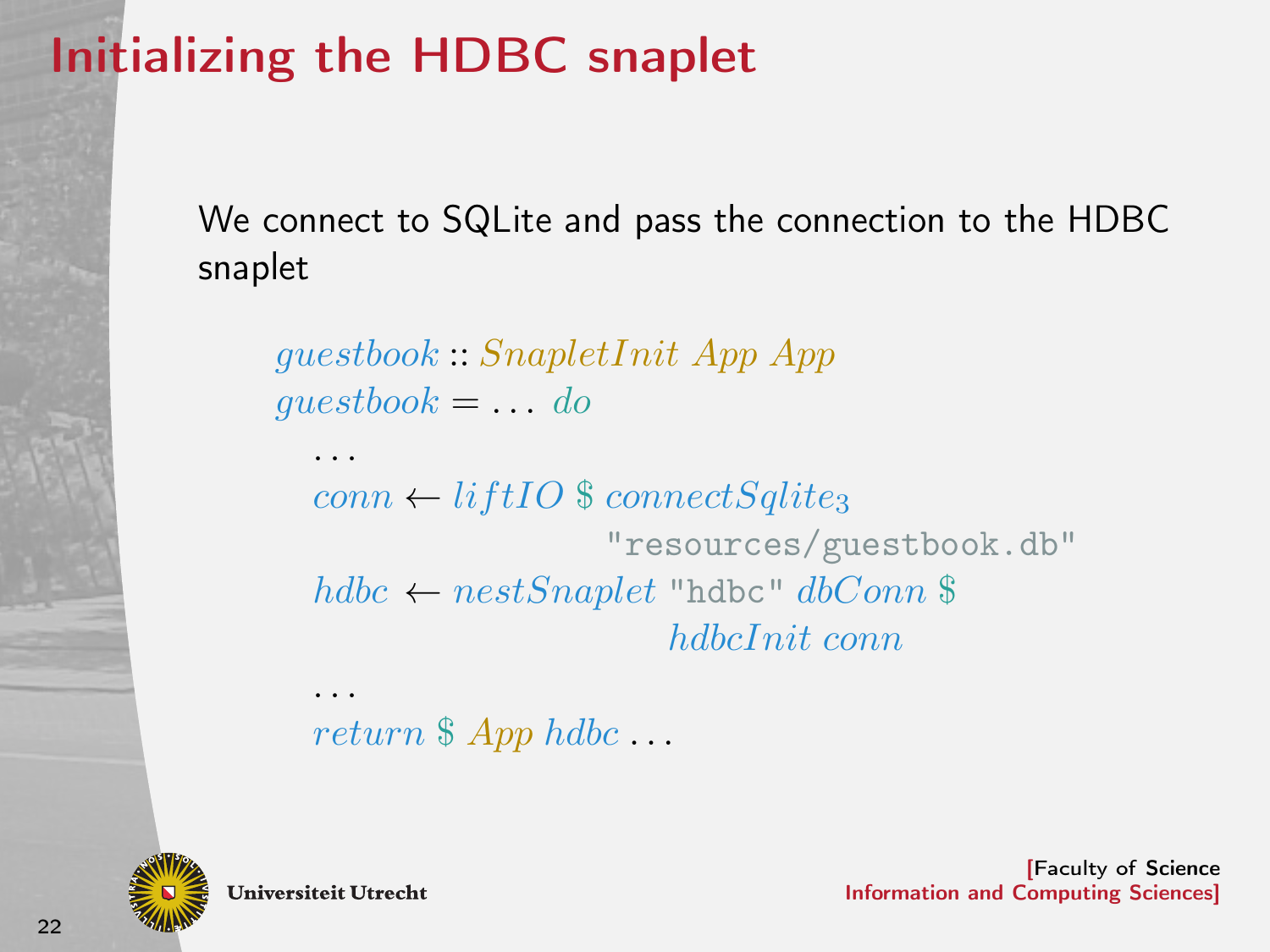## Inserting DB rows

We can now use the HDBC snaplet in our application

indexHandler :: AppHandler ()  $indexHandler = do$ 

 $-\leftarrow addMessage someMessage$ 

 $addMessage::Hashdbc \ m \ c \Rightarrow Message \rightarrow m\ Integer$  $addMessage$  (Message \_title body author) = query ("INSERT INTO messages (title, body, author)" ++ " VALUES (?, ?, ?)")  $[toSql title, toSql body, toSql author]$ 



**Universiteit Utrecht** 

. . .

. . .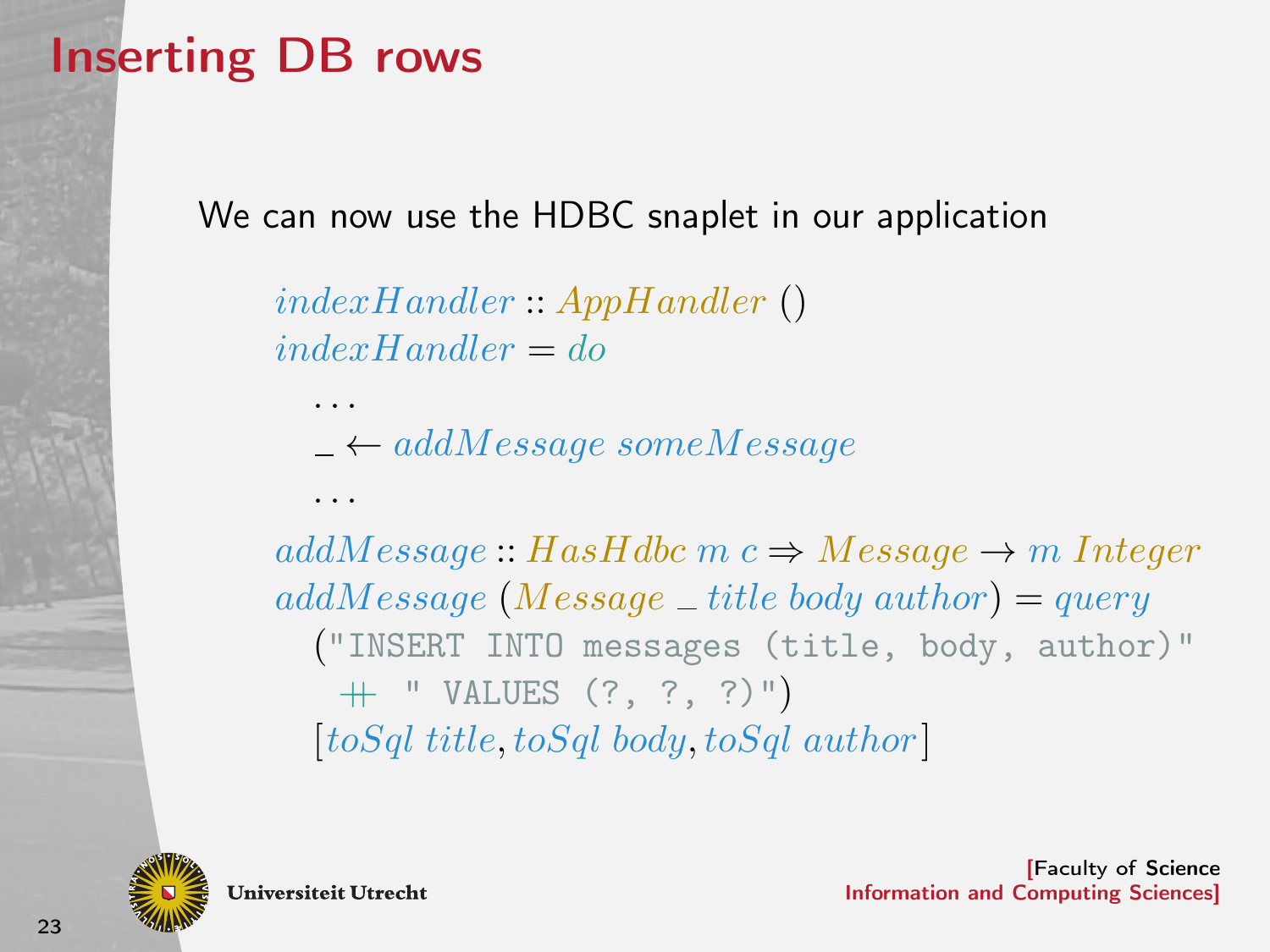# Serving the application

### guestbook :: SnapletInit App App

 $main: IO()$  $main = serveSnaplet defaultConfig\text{}^\dagger\text{}$ 



**Universiteit Utrecht**